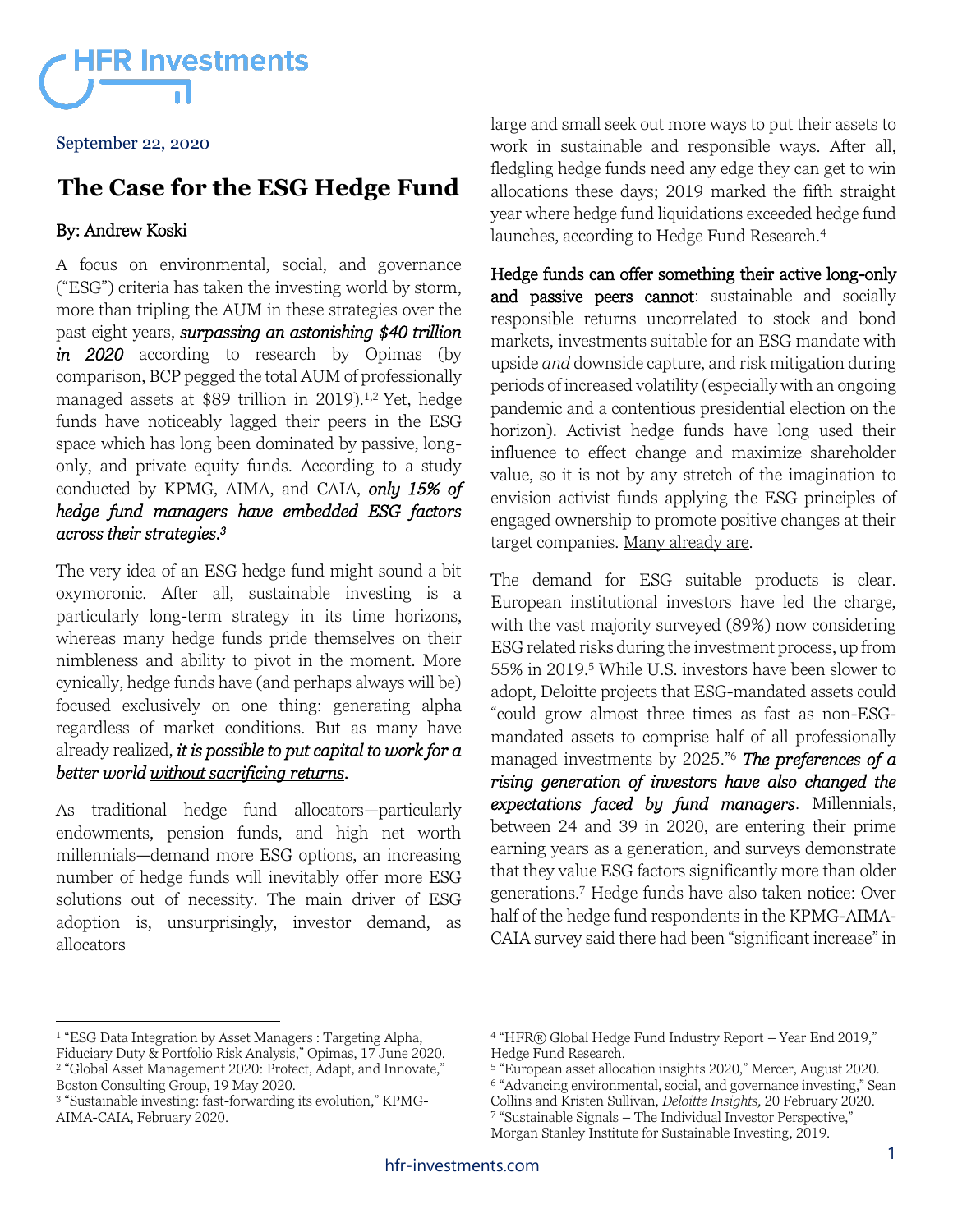## **HFR Investments**

interest regarding their firm's ESG capabilities or strategies over the prior 12 months.

There is a strong case to be made for the ESG hedge fund, *but not simply because it is an easier path for them to win business*—hedge funds are actually the best equipped to handle the challenges of developing ESG into a robust strategy with a measurable impact. *Hedge funds are among the most sophisticated public securities investors*, at the cutting edge of both quantitative and fundamental strategies, *making them well suited to be at the cutting edge of ESG strategies as well*. It is already being portrayed onscreen: The subplot of the current (5th) season of the premium cable hedge fund drama *Billions* involves brilliant emerging manager Taylor Mason turning their fund into an ESG hedge fund. The story, albeit a fictional one, is far closer to reality than we realize, and it is far more believable some of the embellishments found in rest of the show.

While still in its infancy, ESG designated strategies have commanded strong inflows, *particularly in the active management space,* which has ceded ground to passive strategies over the ten-year bull run. Even still, it may come as a shock that one third to a half of all professionally managed assets in the world are truly sustainable or socially responsible. A clear issue in the rush to market funds as ESG-compliant is an inclination to greenwash strategies that in actuality have a very marginal ESG impact. Who is managing all these socalled ESG assets and how rigorously are they applying ESG criteria? Perhaps these numbers above ought to be viewed with some skepticism—depending on how broadly minimum ESG standards are applied, a fund could be counted as an ESG fund simply because it is managed by a United Nations Principles for Responsible Investment signatory, regardless of whether the fund itself explicitly focused on these issues.

Today there are over UN PRI 3,300 signatories, a number that has increased significantly in recent years. While this growth is an encouraging development for overall ESG adoption, the increasing ubiquity of PRI signatories necessitates a higher bar for investors seeking an ESG fund. The PRI has also faced criticism that its objectives may be too vague and ultimately unenforceable to meaningfully change behemoth financial firms' behavior. Researchers Soohun Kim and Aaron Yoon published findings earlier this year that showed *the impact of becoming a PRI signatory had much more to do with subsequent fund inflows than measurable ESG impacts and investment performance.*<sup>8</sup>

In June, the UN PRI announced new reporting requirements for signatories that seek to address such criticisms—in 2021, firms will be required to identify the targets and outcomes of their investments as they relate to the UN's Sustainable Development Goals.<sup>9</sup> *Becoming a signatory cannot be just a marketing strategy.* We all need to work together to ensure that our assets are having a real impact and hold one another accountable. But in order to do so, we will need to perform significant research to determine how to measure ESG impact concretely. Hedge funds can and should play a significant role in this research. While the UN Principles for Responsible Investment only recently turned its attention to hedge funds as a category, releasing its [Technical Guide for ESG Incorporation in Hedge Funds](https://www.unpri.org/download?ac=10515) in May 2020, some fund managers have been signatories for over a decade (HFR Investments, LLC is a UN PRI Signatory).

### Total UN PRI Signatories



*Source: unpri.org/signatories/signatory-resources/signatorydirectory*

9 "Investing with SDG outcomes: a five-part framework," UN PRI, 15 June 2020.

<sup>8</sup> "Analyzing Active Managers' Commitment to ESG: Evidence from United Nations Principles for Responsible Investment," Soohun Kim and Aaron Yoon, March 17, 2020.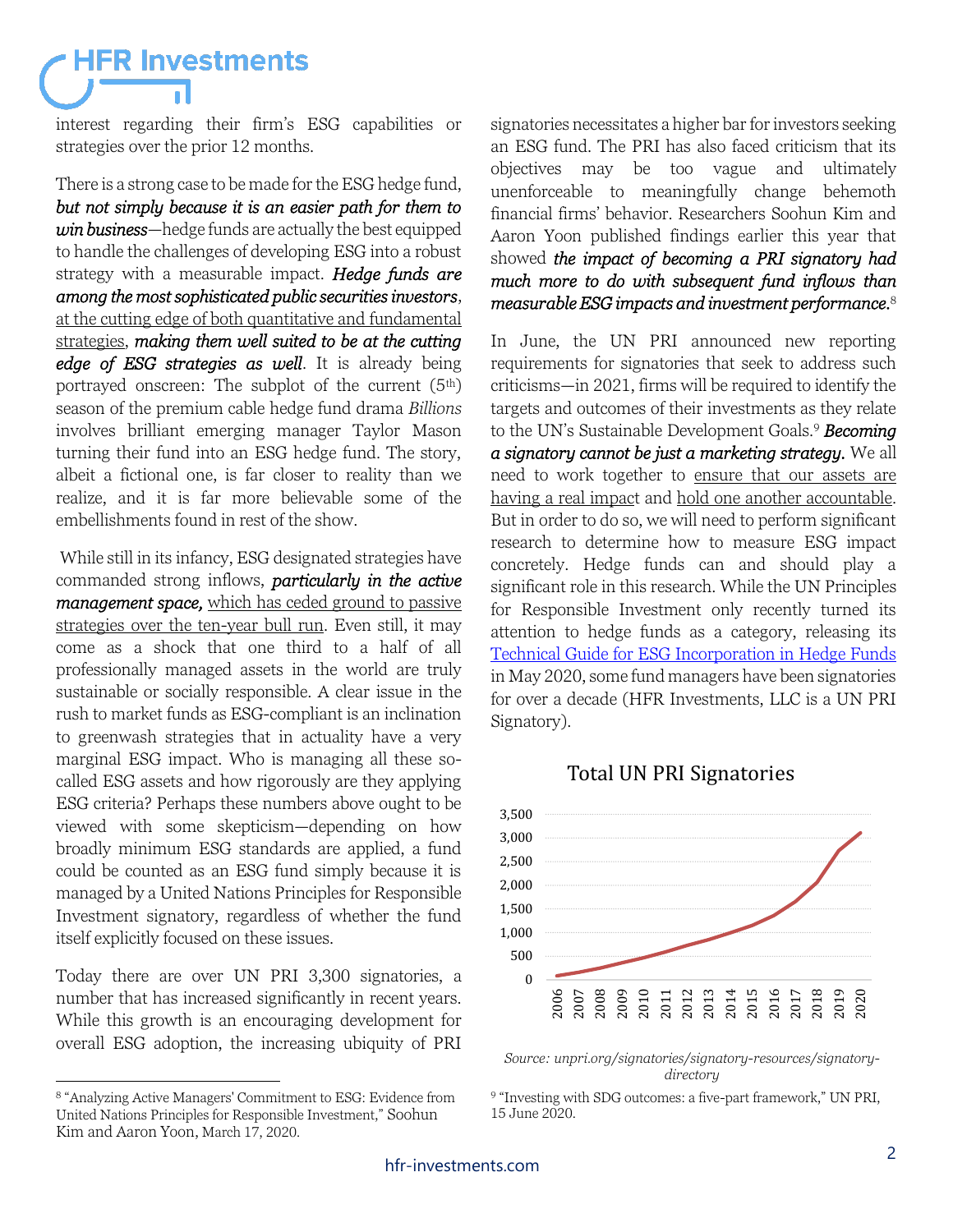## **HFR Investments**

*A significant issue in measuring the impact of ESG strategies is that ESG data is inconsistent, often selfreported, and without consensus amongst providers*. A majority of hedge fund managers surveyed by KPMG-AIMA-CAIA agreed that a lack of consistent data is a major reason for their hesitance to adopt ESG strategies, with 63% reporting their "progress hampered by lack of robust templates, consistent definitions and reliable data." Unsurprisingly, recent academic research agrees that there is little agreement in the ESG ratings offered by third party service providers. Researchers at the Geneva Finance Research Institute analyzed S&P 500 firms from 2013 to 2017 and the corresponding ESG ratings provided by the six largest ESG ratings providers, and they found that the average correlation between overall ESG ratings is about 0.46, while the average correlation for governance scores is only .19. 10

We need hedge fund managers to actively parse conflicting and incomplete data sets using their quantitative and fundamental skillsets. Until ESG data is further developed and standardized, how much faith can you place in a passive strategy that trades only on data that in some cases barely correlates with its peers? Investors agree: According to data from EPFR, active funds have seen steadily increasing outflows since 2008, while passive funds have seen consistently rising inflows, *but inflows into active ESG funds have slightly outpaced passive ESG funds*. <sup>11</sup> Of course, there is room for all types under the ESG tent, as every investor has different goals and risk tolerances, but until ESG strategies are more codified, *there will be significant demand for an active investment team and their analysis*.

Despite opacity surrounding ESG's measurable impact, the tailwinds in the strategy are here to stay. As the European Union plans their post-COVID recovery trajectory, policymakers have made it clear that they intend to build a "greener" economy going forward. In July the EU announced that a third of funds raised for the EU's €750 billion COVID recovery package could come from green bonds, which will direct public investment spending towards sustainability-focused infrastructure projects.<sup>12</sup> If the Democrats prevail in November, Joe Biden's platform of similar sustainable infrastructure investment and green COVID recovery may be realized. State governments in New York and Rhode Island have already invested in wind farms on their coasts, with the Empire Wind (Equinor-BP) and Mayflower Wind (Shell-EDP Renewables) projects, respectively.13,14 On both sides of the Atlantic, government sustainability mandates will ensure tailwinds for ESG funds for years to come.

Throughout their history, hedge funds have been maligned—whether it is because they personify (to some) the greatest excesses of Wall Street, or because too many mediocre fund managers' performance cannot justify their costly fees—but facing the current ESG demand , *they have a chance to redefine themselves as an industry,* by developing environmental, social, and governance criteria into a robust investing strategy, with a quantified impact and without sacrificed returns*.*

> **Contact the Author** Andrew Koski, Senior Analyst [andrew.koski@hfr.com](mailto:gneal@hfr.com)

#### **Learn more about HFR Investments at:**

[hfr-investments.com](https://hfr-investments.com/) or reach out to [investments@hfr.com](mailto:investments@hfr.com)

13 "Equinor's Empire Wind" [equinor.com/en/what-we](https://www.equinor.com/en/what-we-do/empirewind.html)[do/empirewind.html.](https://www.equinor.com/en/what-we-do/empirewind.html) <sup>14</sup> "Mayflower Wind," [mayflowerwind.com.](http://www.mayflowerwind.com/)

<sup>&</sup>lt;sup>10</sup> "ESG Rating Disagreement and Stock Returns," Rajna Gibson, Philipp Krueger and Peter Steffen Schmidt, *Swiss Finance Institute*, 22 December 2019.

<sup>&</sup>lt;sup>11</sup> EPFR Data[, epfrglobal.com,](http://www.epfrglobal.com/) 1 August 2020.

<sup>&</sup>lt;sup>12</sup> "Third of EU's 750 billion euro recovery fund may come via green bonds: S&P," *Reuters,* 15 July 2020.